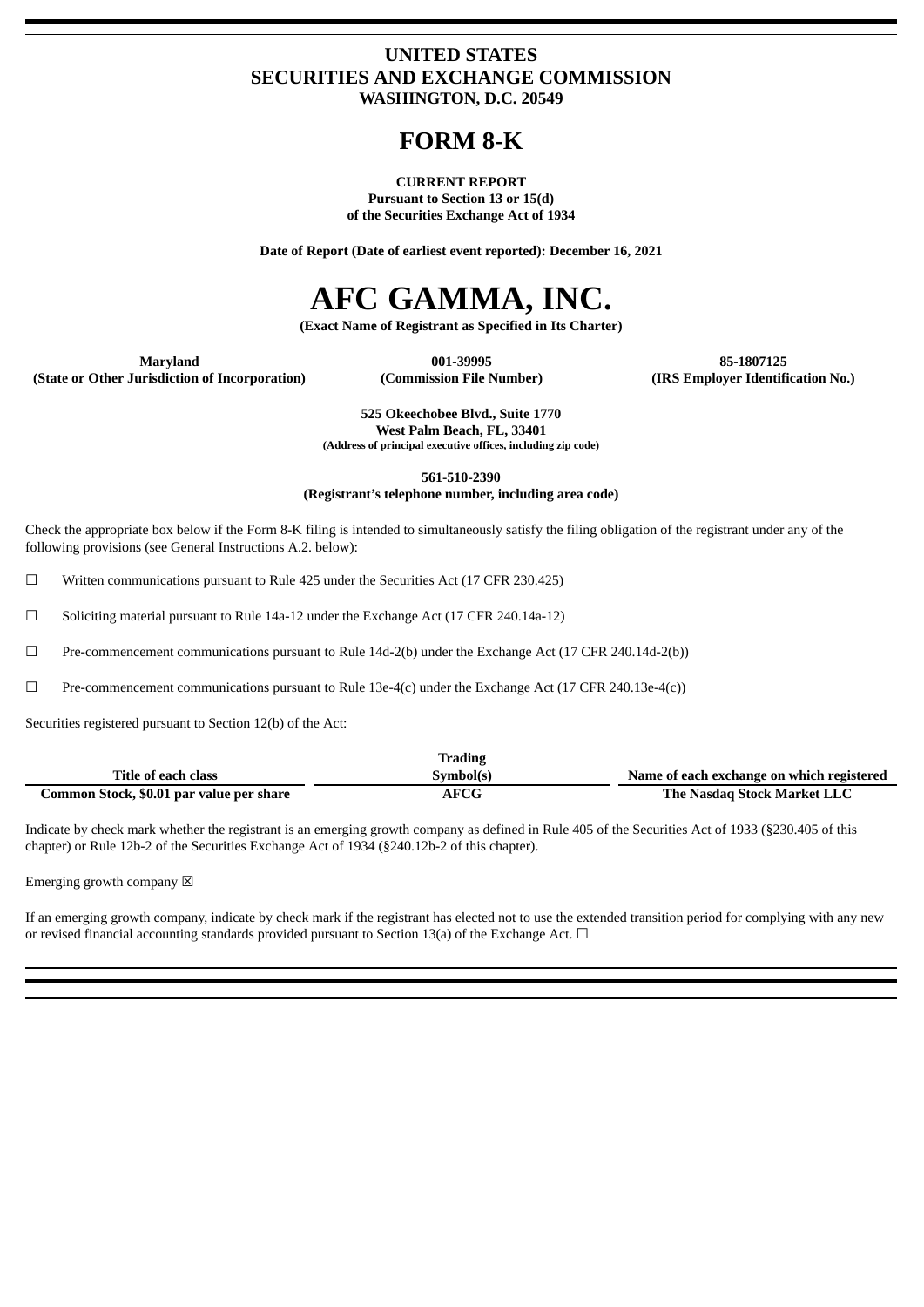#### **Item 2.01. Completion of Acquisition or Disposition of Assets.**

Reference is made to that certain Credit Agreement, dated December 16, 2021 (the "Credit Agreement"), by and among Acreage Holdings Inc., as parent, High Street Capital Partners, LLC, as borrower, the other loan parties from time to time party thereto (collectively with High Street Capital Partners, LLC, the "Borrowers"), AFC Gamma, Inc. (the "Company"), as a lender, A BDC Warehouse II, LLC ("Warehouse"), as a lender, Viridescent Realty Trust, Inc. ("VRT"), as a lender, and the other lenders from time to time party thereto (collectively, the "Lenders"), AFC Agent LLC, as administrative agent, and VRT Agent LLC, as co-agent. Warehouse is an entity beneficially owned, in part, by Leonard M. Tannenbaum, a director of the Company and its Chief Executive Officer, Robyn Tannenbaum, the Company's Managing Director, Head of Origination and Investor Relations, other members of the Tannenbaum family, Brett Kaufman, the Company's Chief Financial Officer, and Jonathan Kalikow, a director of the Company and its Head of Real Estate.

On December 16, 2021, the Company entered into the Credit Agreement, which provides the Borrowers with a \$100 million senior secured credit facility, pursuant to which, the Company committed \$60 million, Warehouse committed \$10 million, and VRT committed \$30 million of the aggregate principal amount. On the closing date, the Lenders collectively funded \$75 million of the principal amount, with the Company funding approximately \$42.5 million of such principal amount. The Lenders are obligated to fund the remaining \$25 million at any time on or prior to December 16, 2022 upon the Borrowers' request subject to the terms and condition of the Credit Agreement. The credit facility also includes an option for the Borrowers, upon their request and subject to their achievement of predetermined milestones and the terms and conditions of the Credit Agreement, to increase the amount of the credit facility by up to \$50 million on or around December 16, 2022, to be funded by one or more of the Lenders.

The Lenders' commitment under the Credit Agreement is secured by liens on substantially all assets of the Borrowers, including, in particular, owned real estate in several states.

#### **Item 9.01 Financial Statements and Exhibits.**

#### (a) *Financial statements of businesses or funds acquired*.

No financial statements are being filed with this report. Any required financial statements in connection with the transactions described in Item 2.01 will be filed by amendment pursuant to Item 9.01(a)(3) within 71 calendar days after the date on which this Current Report on Form 8-K is required to be filed.

#### (b) *Pro forma financial information*.

The financial statements that will be filed pursuant to paragraph (a) to this Item 9.01 will not be consolidated into the Company's consolidated financial statements; therefore, no such disclosure of pro forma financial information is applicable.